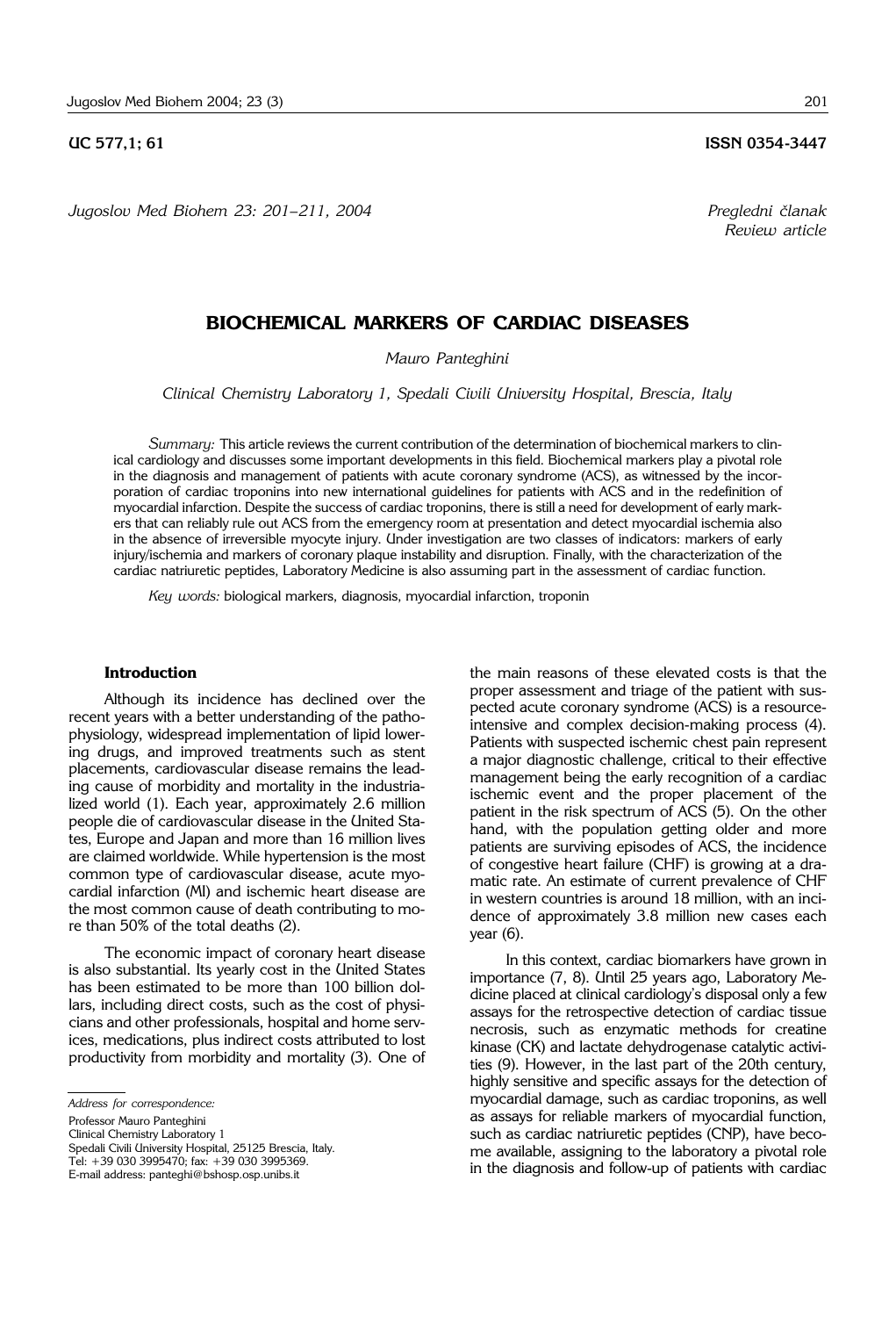disease, as witnessed by the recent incorporation of these markers into new international guidelines and in the redefinition of MI (10–14). The aim of this article is to review the current contribution of the determination of biochemical markers to clinical cardiology and discuss some important developments in this field.

#### **The detection of myocardial necrosis**

In September 2000, the joint European Society of Cardiology (ESC) and American College of Cardiology (ACC) committee published its consensus recommendations for a new definition of MI (14). While the previously used World Health Organization (WHO) definition required the presence of at least two of three criteria, namely, an appropriate clinical presentation, typical changes at electrocardiogram (ECG) and raised »cardiac« enzymes, essentially total CK or its MB isoenzyme (CK-MB) activities, the ESC/ACC definition of acute MI requires the rise and fall of the biochemical marker of myocardial necrosis together with one of criteria, comprising ischemic symptoms, the development of pathologic Q waves, ischemic ECG changes or a coronary artery intervention (14, 15). Thus, according to the traditional WHO definition, an acute MI could be diagnosed without biochemical evidence of myocardial necrosis, while the ESC/ACC criteria mandate that the biomarkers be elevated and, subsequently, be shown to fall in the appropriate clinical context (14).

Quite simultaneously, other expert committees published companion documents, where in patients with ischemic symptoms but no ST-segment elevation at ECG, a positive cardiac troponin result identifies patients who have non-ST-segment elevation myocardial infarction (NSTEMI) and who could benefit from aggressive medical therapy (10, 11).

The new consensus documents have therefore based the new definition of MI on biochemical grounds, a choice that was guided by the advent of new markers of myocardial necrosis, such as cardiac troponins (16–18). The superior troponin's clinical value comes from its higher sensitivity to smaller myocardial injury and its virtually total specificity for cardiac damage (17). Despite the ability to detect quantitatively smaller degrees of myocardial necrosis, cardiac troponins need 4 to 10 hours after symptom onset to appear in serum, at about the same time as CK-MB elevations become detectable, and peak at 12 to 48 hours, remaining then abnormal for several days (19). There is however a relationship between the severity of the infarct and the duration of the elevation of troponins in the serum (7). The release periods of troponin in patients with NSTEMI are significantly less than those with ST elevation at ECG, and troponin elevations in traditionally defined unstable angina patients, representing microscopic infarct, might last only several hours at a time (20).

In applying the results of cardiac troponin testing to the defining of MI, one should keep in mind that these markers actually reflect myocardial necrosis but do not indicate its mechanism. Thus, an elevated value in the absence of clinical evidence of ischemia should prompt a search for other causes of cardiac damage. Many nonischemic pathophysiological conditions can cause myocardial necrosis and therefore elevations in cardiac troponin concentrations (*Table I*) (21–43). The occurrence of myocardial damage in clinical contexts other than MI frequently obliges physicians to determine whether such damage occurs in the clinical setting of acute myocardial ischemia, thus leading to the diagnosis of MI, or not (44). Strictly speaking, even in the »troponin era«, the diagnosis of MI remains clinical. Measurement of cardiac troponin provides a valuable diagnostic test for MI only when used together with other clinical informations. In particular, to satisfy the diagnostic criteria for MI, troponin elevations should be accompanied by objective instrumental evidence that myocardial ischemia is the likely cause of myocardial damage especially when only one marker measurement is available and its characteristic release kinetics cannot be demonstrated or when marker changes are not consistent with the onset of symptoms or remain stable over time (45). Ideally, three measurements of cardiac troponin are suggested, with a sampling frequency of hospital admission, 6 hours and 12 hours after, to demonstrate changing values (46). This biochemical strategy can readily show if the temporal variations in the troponin concentrations in serum are consistent with the onset of symptoms and may very often obviate the need for subsequent extensive confirmation testing, such as imaging techniques.

> Table I Nonischemic cardiac diseases causing elevation of cardiac troponins in serum

- Acute rheumatic fever
- Amyloidosis
- Cardiac trauma (including contusion, ablation, pacing, firing, cardioversion, catheterization, cardiac surgery)
- Cardiotoxicity from cancer therapy
- Congestive heart failure
- Critically ill patients
- End-stage renal failure
- Glycogen storage disease type II (Pompe's disease)
- Heart transplantation
- Haemoglobinopathy with transfusion haemosiderosis
- Hypertension, including gestational
- Hypotension, often with arrhythmias
- Hypothyroidism
- Myocarditis/Pericarditis
- Postoperative noncardiac surgery
- Pulmonary embolism
- Sepsis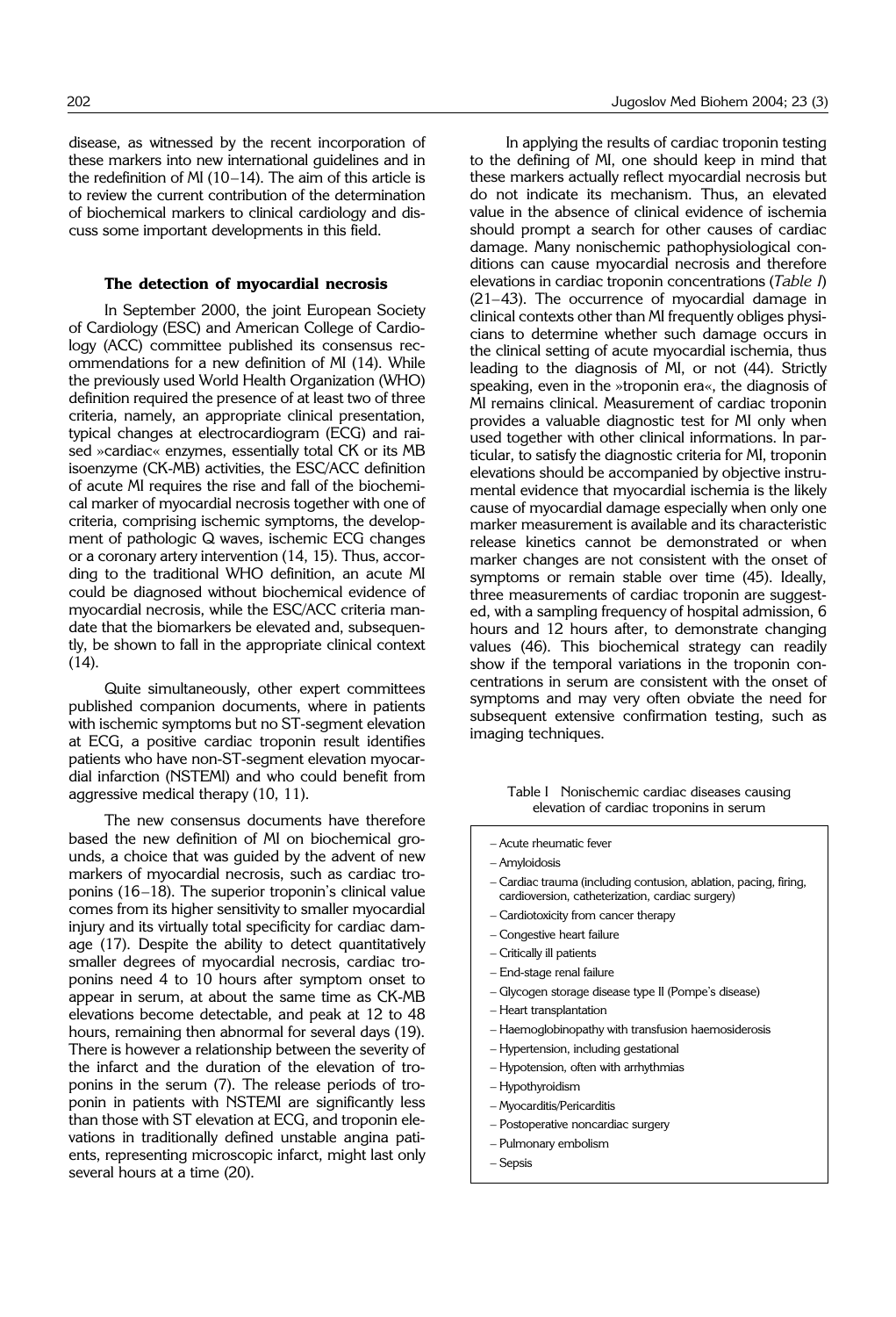An important issue in the practical use of cardiac troponins is the appropriate definition of decision limits (47). From a clinical perspective, there is evidence that any amount of detectable cardiac troponin release is associated with an increased risk of new adverse cardiac events. Currently available data demonstrate no threshold below which elevations of troponin are harmless and without negative implications for prognosis (48–50). In agreement with the outcome studies, the consensus documents define the myocardial necrosis as an increase of cardiac troponin values exceeding the upper reference limit of the healthy population, set at the 99th percentile of the value distribution to limit the number of false-positive designations of myocardial injury (51). On the basis of current available data, however, it would seem reasonable to expect analytical methods to give an undetectable value or very low troponin value as »normal« (52). None of the commercially available troponin assays has shown acceptable analytical imprecision at these low concentration values to obtain accurate discrimination between »minor« myocardial injury and analytical noise (53). In the context of clinical practice a predetermined higher cardiac troponin concentration that meets the requested goal for desirable imprecision, i.e. a total coefficient of variation (CV)  $\leq$  10%, should therefore be used as the cutoff for MI until the assays are improved (45, 51, 54). The use of the actual 10% CV troponin concentration instead of the lower 99th percentile reference limit as decision cutoff could slightly decrease the clinical sensitivity of the biochemical criterion used for the MI diagnosis, but should permit physicians to avoid the occasional spurious increase in serum troponin concentrations due to analytical noise (55).

It is well demonstrated that the use of the new, more sensitive diagnostic criteria for MI leads to an average increase of the numbers of infarct patients in the ACS population from 20 to 30% (56, 57). However, the percentage of patients recategorized from angina to MI is also critically dependent on the performance of the troponin assay used. Although higher precision at lower troponin concentrations does not automatically equate with higher clinical sensitivity, the use of a high-sensitivity troponin assay would allow identification of a substantial and additional proportion of patients with MI compared with a less sensitive troponin assay (58).

Decision limits other than the 99th percentile and 10% CV values have been clinically defined for some of the cardiac troponin methods and used for risk stratification of patients with ACS (48, 49). Although the data from these clinical trials are compelling, the use of cardiac troponin for MI diagnosis is different from its use for risk stratification. Differences in the prevalence of ACS in different populations have to be considered. If the purpose of measuring cardiac troponin is only to risk-stratify patients with ACS for adverse events, consideration should be given to lowering the troponin cutoff below the 10% CV value. However, these low

troponin cutoffs are not likely appropriate for the diagnosis of MI in a cohort of patients with chest pain and a lower prevalence of disease, where false-positive results produced by a cardiac troponin assay as a result of analytical imprecision could have a much larger negative impact (55).

#### **Early detection of myocardial damage**

Some practical aspects for optimizing the sampling protocols and for combining, in case, troponin measurements with other biomarkers in the clinical routine setting still need to be clarified (59). In general, it is important that hospitals tailor their diagnostic strategies for the investigation of patients with suspected ACS to local circumstances and to the way that the test results will be used (60). One appealing approach relies on the use of a combination of two markers – a rapidly rising marker and a marker that takes longer to rise but is more specific, such as cardiac troponin – to enable the detection of MI in patients who seek care early and late after symptom onset (7, 16, 46, 61). This two-marker strategy is predicated on the assumption that early diagnosis will change care by providing the ability to discharge patients earlier, thus improving flow within the emergency department setting, and by facilitating identification of patients who may be candidates for aggressive interventions and, more generally, facilitating the triage of patients who are admitted to various parts of the hospital (62). Myoglobin is the marker that currently most effectively fits the role as an early marker (19). Its concentrations in blood appear quickly, reaching the maximum between 6 and 12 hours after the onset of symptoms. It then falls to normal over the next 24 hours, rapidly cleared from the serum by the kidneys. Myoglobin has, however, low specificity for cardiac necrosis, so that the use of this marker always requires associate cardiac troponin measurements to confirm myocardial injury and eliminate myoglobin false-positives (63). Myoglobin has therefore clinical utility only as test for excluding early MI (64).

Despite the undoubted success of myoglobin for ruling out early myocardial necrosis in suspected patients 4 to 6 hours after hospital admission, there is still a need for development of earlier markers that can reliably rule out myocardial damage from the emergency room at patient presentation and, hopefully, detect myocardial ischemia also in the absence of irreversible myocyte injury (65). Fortunately, both industry and academia are relentlessly producing an intense research effort of finding new serum biomarkers that are released very early after the onset of myocardial ischemic damage. Under investigation are two main classes of indicators: markers of early injury/ischemia and markers of coronary plaque instability and disruption (*Table II*).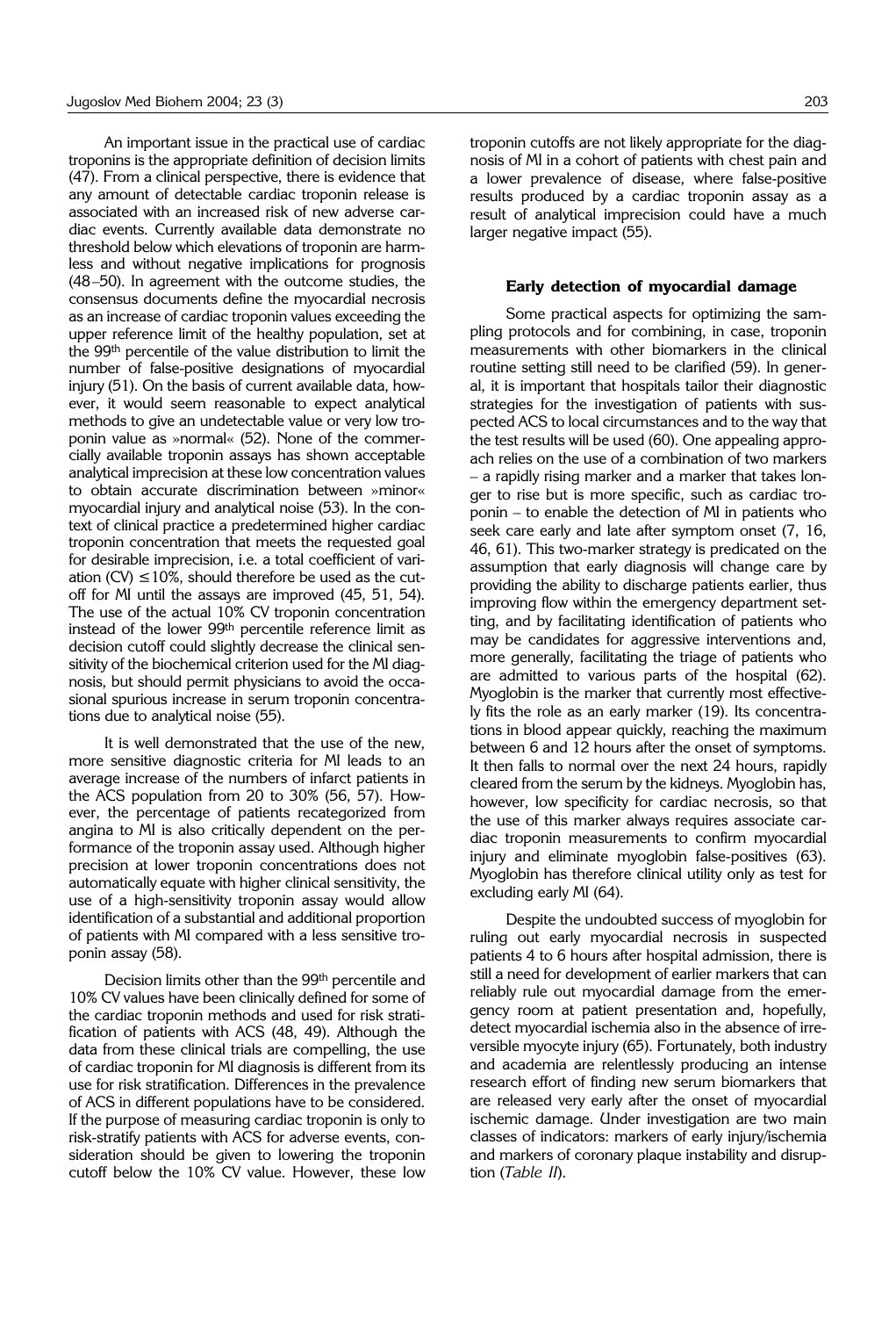| Table II Proposed biochemical markers for early |
|-------------------------------------------------|
| detection of myocardial damage in blood         |

| Markers of cardiac ischemia                                                                                                                                                             |  |  |  |
|-----------------------------------------------------------------------------------------------------------------------------------------------------------------------------------------|--|--|--|
| – Creatine                                                                                                                                                                              |  |  |  |
| – Unbound free fatty acids                                                                                                                                                              |  |  |  |
| – Glycogen phosphorylase isoenzyme BB                                                                                                                                                   |  |  |  |
| – Ischemia-modified albumin                                                                                                                                                             |  |  |  |
| Markers of plaque instability<br>- Soluble CD40 ligand<br>– Whole blood choline<br>- Monocyte chemoattractant protein-1<br>– Myeloperoxidase<br>- Pregnancy-associated plasma protein A |  |  |  |

#### *Markers of cardiac ischemia*

Recent publications have explored the rationale for diagnosing myocardial ischemia in advance (or in absence) of the occurrence of irreversible damage (65, 66). As the explicit goal is maintain microcirculatory flow to prevent even minor infarctions, only a marker that precedes necrosis and permits to prevent its consequences can meet clinical needs (*Table III*) (66). A marker of cardiac ischemia could also be valuable in distinguishing acute MI from nonischemic causes of myocardial necrosis that lead to increases in cardiac troponins.

#### Table III Attributes of an ideal biochemical marker for cardiac ischemiaa

- Detection of myocardial ischemia whether or not necrosis is present
- No elevation during ischemic injury of other organs
- Rapid rise and fall after ischemia
- Reliable preanalytical and analytical performance
- Simple to measure with a turnaround time of <60 minutes
- a Modified from ref. 66.

Creatine is a nonprotein nitrogenous compound, present in mammalian muscles. It has a considerably lower molecular mass (131 Da) compared with conventional cardiac protein markers; release into the circulation may therefore occur at an early stage of myocardial damage, allowing rapid diagnosis (67). Release of creatine from skeletal muscle may however interfere with the interpretation of data. A recent study investigated the relationship between serum creatine and ECG indices of ischemia during cycloergometric exercise testing (68). Participants who met the ECG criteria for ischemia had higher serum creatine concentrations after exercise. Conversely, no relationship was found between total CK, CK-MB and myoglobin and the presence of ECG changes (68). The same authors reported however contradictory results by showing no significant changes in creatine concentrations of patients with unstable angina (69).

Previous studies have shown that accumulation in blood of free fatty acids unbound to albumin (FFAu) during acute myocardial hypoxia can have a deleterious effect on myocardial function by inducing arrhythmias through a detergent effect on the cell-membrane with cation loss and resultant development of ectopic pacemaker activity (70). More recently, the increase of FFAu with myocardial ischemia has been evaluated for early identification of cardiac injury (71). Two groups of investigators have preliminarily studied the sensitivity of this marker at patient presentation to the emergency room, showing FFAu elevations well before traditional markers of cardiac necrosis (72, 73). In particular, the sensitivity of FFAu at admission was >90% in both studies.

Glycogen phosphorylase isoenzyme BB (GP-BB) has been proposed in the middle of 1990s as a potential early marker of cardiac damage (74). The physiological role of this enzyme is to provide the fuel for the energy supply required for muscle contraction by mobilizing glycogen. It exists in the cardiomyocyte in association with glycogen and the sarcoplasmatic reticulum, forming a macromolecular complex. The degree of association of GP with this complex depends on the metabolic state of the muscle. With the onset of tissue hypoxia, when glycogen is broken down and disappears, GP becomes soluble and can move from the peri-sarcoplasmatic reticulum compartment directly into the extracellular fluid (75). In preliminary studies, GP-BB was significantly more sensitive than CK-MB and myoglobin for diagnosis of MI during the first 2 to 4 hours after the onset of chest pain (76). GP-BB is however not a heart-specific protein and thus its specificity for myocardial damage is limited. Furthermore, most of the published work has been produced based on one assay but that is not widely available.

The discovery that albumin in serum of patients with myocardial ischemia exhibited lower metal binding capacity for cobalt than the albumin in serum of normal subjects was originally made by Bar-Or et al. (77). Based on these observations, an assay was recently developed in which cobalt not sequestered at the N-terminus of albumin is detected using a colorimetric indicator (78). In sera of normal subjects, more cobalt is sequestered by albumin, leaving less cobalt to react with indicator. Conversely, in sera from patients with ischemia, less cobalt is bound by the ischemia-modified albumin (IMA), leaving more free cobalt to react with indicator. Significant changes in albumin cobalt binding have been documented to occur minutes after transient ischemia induced by balloon angioplasty and to return toward baseline within 12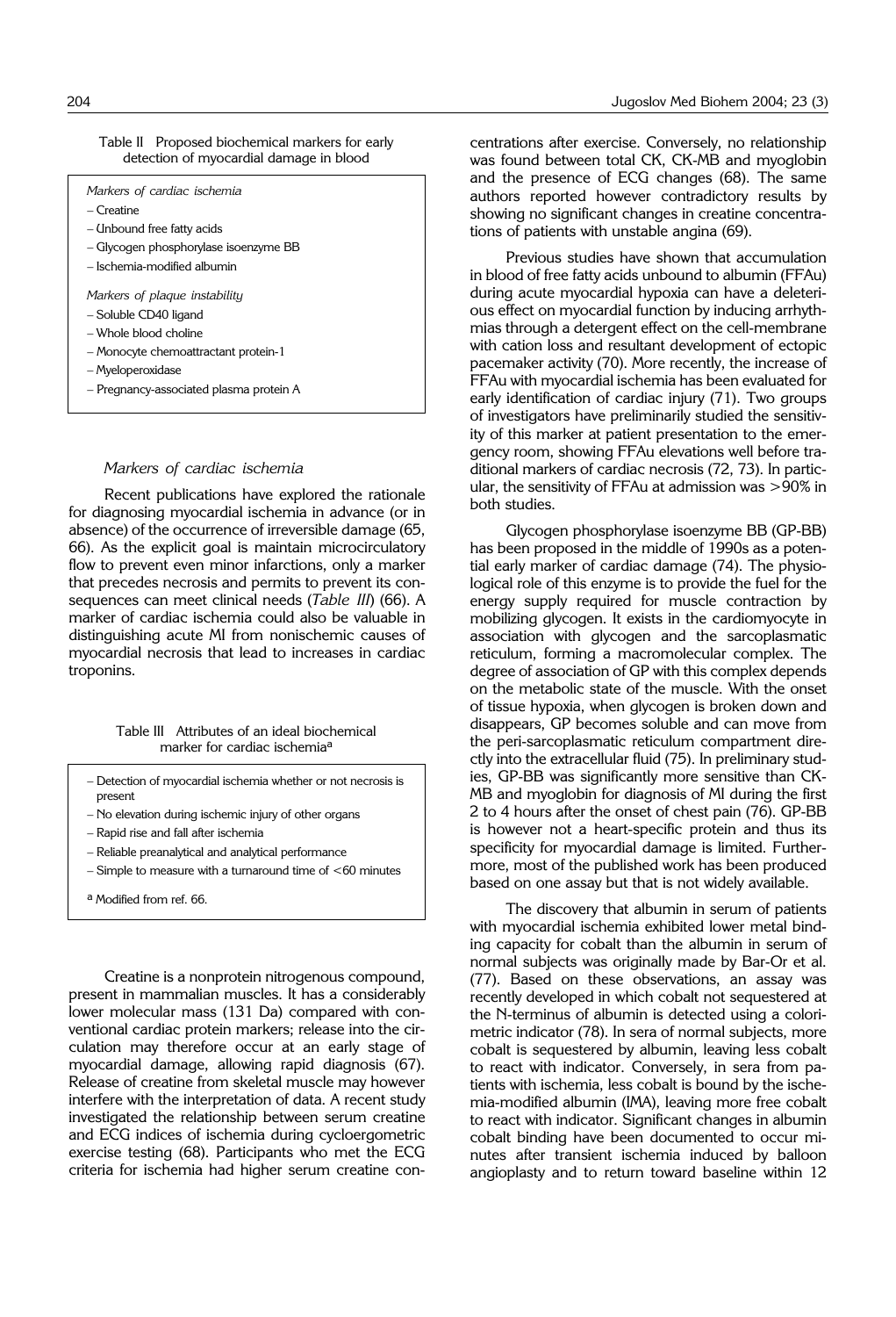hours (79, 80). However, increases in IMA could also be observed during ischemia related to injury of organs other than myocardium (81). In addition, a deletion defect of the N-terminus of albumin has recently been documented in a nonischemic individual that was responsible for reduced cobalt binding and, consequently, for false-positive test results (82). Thus, the specificity of the measurement of IMA for myocardial ischemia warrants additional investigation.

#### *Markers of plaque instability*

A growing understanding of the importance of the rupture of atherosclerotic plaque in the pathogenesis of coronary events has led to the identification of an expanding array of markers of plaque instability (83). Markers of platelet, monocyte/macrophage and polymorphonuclear neutrophil activation, matrix metalloproteinase secretion and endothelial cell dysfunction have been proposed.

CD40 ligand is a trimeric, transmembrane protein present in platelets and, together with its receptor CD40, is an important contributor to the inflammatory processes that lead to coronary thrombosis (84). After platelet stimulation, CD40 is rapidly translocated to their surface and then cleaved, generating a soluble fragment [soluble CD40 ligand (sCD40L)] having prothrombotic activity (85). Recent papers provided important information about the clinical relevance of sCD40L in ACS patients (86, 87). Elevation of sCD40L indicated an increased risk of cardiac events during six months of follow-up and identified subjects who are likely to benefit from antiplatelet treatment (86). More interestingly, in patients who were negative for myocardial necrosis, assessed by cardiac troponin, sCD40L seemed to identify a further subgroup at increased cardiac risk, suggesting that measurement of sCD40L may have additive benefits if combined with the current biochemical standard for MI (87). Results of these studies, however, require confirmation in unselected populations. As sCD40L is known to be elevated in individuals with a broad spectrum of inflammatory conditions, a question on marker specificity also arises (85).

Experimental studies have demonstrated that phospholipase D enzyme activation and consequent release of choline in blood are related to the major processes of coronary plaque destabilization (88). Based on these processes, increased blood concentrations of choline have to be anticipated after plaque disruption and myocardial ischemia in patients with ACS. In a recently study, choline detected troponin-negative patients with high-risk unstable angina with a sensitivity and specificity of 86% (89). Additional studies are however needed to fully investigate the clinical significance of this marker.

Monocyte chemoattractant protein-1 (MCP-1) is a chemokine responsible for the recruitment of monocytes to sites of inflammation that appears to play a critical role in the initiation of the fatty streak and promotion of plaque instability (90). In case-control studies, plasma MCP-1 concentrations were associated with restenosis after coronary angioplasty (91). However, in a prospective study on a large cohort of ACS patients, the distribution of MCP-1 values in the healthy subjects and the study population overlapped considerably, indicating that MCP-1 is probably not useful for diagnosing unstable ACS (92).

Myeloperoxidase (MPO) is a mediator enzyme secreted by a variety of inflammatory cells, including activated neutrophils and monocytes/macrophages, such as those found in atherosclerotic plaque (93). It possesses proinflammatory properties and may contribute directly to tissue injury (94). Two recent experiences evaluated MPO as predictor of cardiac risk in populations with different prevalence of ACS (95, 96). In both studies, a single measurement of plasma MPO at hospital admission predicted the risk of major adverse cardiac events in the ensuing 30-day and sixmonth periods. Even in the absence of myocardial necrosis, i.e. consistently negative cardiac troponin, baseline measurements of MPO significantly enhanced the identification of patients at risk (95, 96). Also, MPO predicted adverse outcome independent of sCD40L; in ACS patients with undetectable troponin concentrations and normal sCD40L levels, high MPO concentrations remained predictive for increased cardiac risk (96). This may imply that neutrophil activation represents an adjunct pathophysiological event in ACS that is distinctly different from platelet activation.

Pregnancy-associated plasma protein A (PAPP-A) is known as a high-molecular weight (200 kDa) glycoprotein synthesized by the syncytiotrophoblast and is typically measured during pregnancy for screening of Down syndrome. It was reported to be an insulinlike growth factor (IGF)-dependent IGF binding protein-4 specific metalloproteinase, being thus a potentially proatherosclerotic molecule (97). Bayes-Genis et al. (98) showed the presence of PAPP-A in unstable plaques from patients who died suddenly of cardiac causes and described increased PAPP-A concentrations in serum of patients with both unstable angina and acute MI. PAPP-A measurement appeared to be valuable for detecting unstable ACS even in patients without elevations of biomarkers of necrosis, such as cardiac troponins, thus potentially identifying high-risk patients whose unstable clinical situation might otherwise remain undiagnosed (99). Preliminary results provide evidence that circulating PAPP-A during ACS is different from PAPP-A isolated from pregnancy sera (100). Physiologically, PAPP-A circulates in a heterotetrameric complex consisting of two PAPP-A subunits covalently bound with two subunits of the proform of eosinophil major basic protein (proMBP), its endogenous inhibitor (101). PAPP-A found in unstable plaques is conversely present as a homodimer, thus making it difficult to measure PAPP-A by immunoas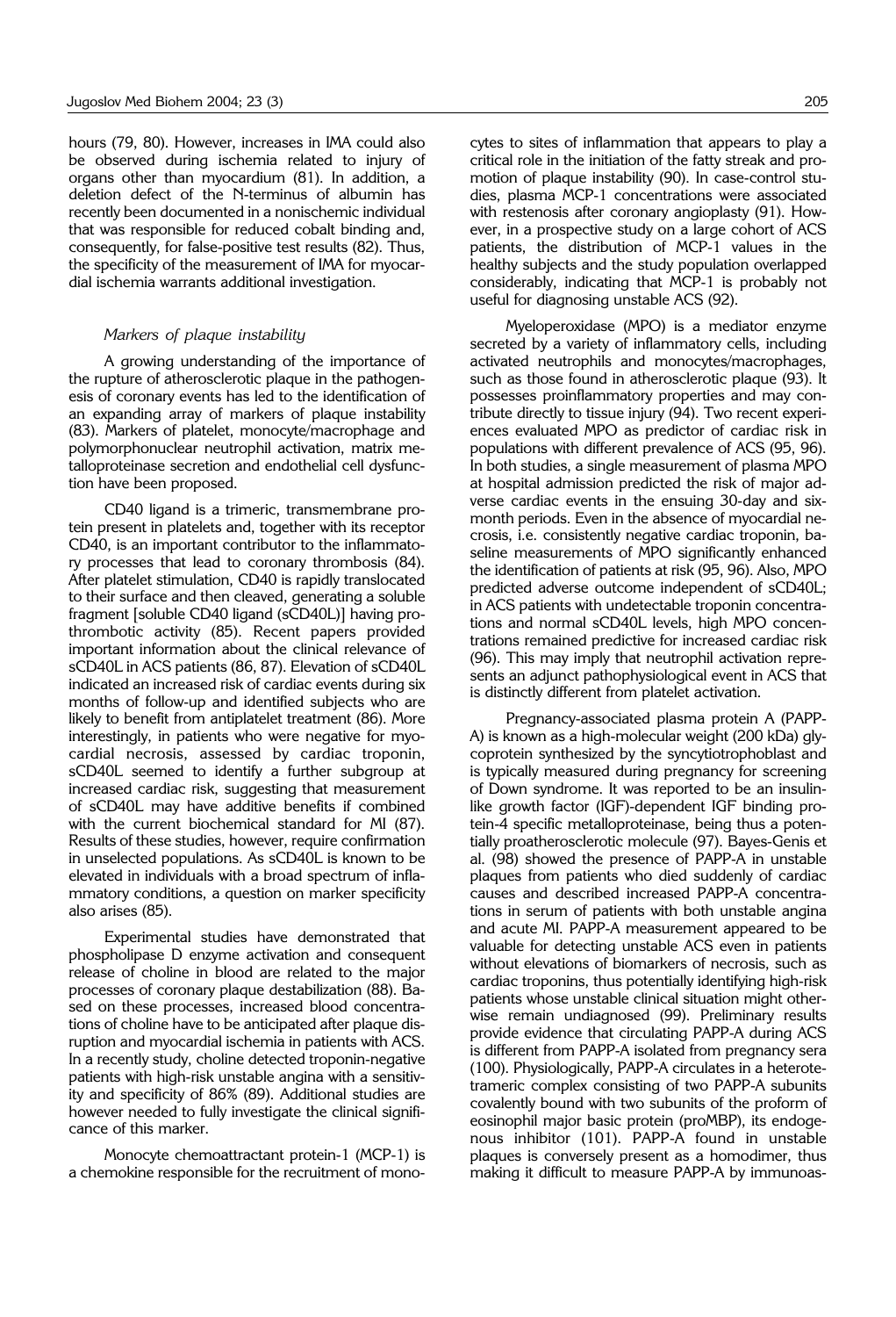says which are designed to detect intact molecules (102). Also, the kinetics of PAPP-A release and the corresponding optimal sampling protocols in ACS remain to be determined (100).

#### **Cardiac natriuretic peptides**

The last part of this review is devoted to consider the role and the importance that biomarkers are assuming in the clinical assessment of cardiac function. This is an area where biochemical tests have traditionally not played any role. With the recent clinical characterization of CNP, this promises to be an emerging field of Laboratory Medicine.

Natriuretic hormones are a family of related peptides with similar peptide chains as well as degradation pathways. CNP include atrial natriuretic peptide (ANP) and B-type natriuretic peptide (BNP), while other natriuretic peptides, such as C-type natriuretic peptide and urodilatin, are not produced and secreted by cardiac tissue but by other tissues (103).

ANP and BNP derive from precursors, the preprohormones, which contain a signal peptide sequence at the N-terminal end (104). In particular, BNP derives from a precursor, called preproBNP, which in humans contains 134 amino acids including a signal peptide of 26 amino acids. The proBNP containing 108 amino acids is produced by cleavage of the signal peptide, when appropriate signals for hormone release are given. ProBNP is further split into an inactive N-terminal fragment, the Nt-proBNP 1-76, and the 77-108 peptide, the BNP, which is considered to be the biologically active hormone (104).

Whereas ANP is secreted mainly from atrial cardiomyocytes, BNP is preferentially produced and secreted in the left ventricle, even if this may be a simplification, as the right side of the human heart also synthesizes and secretes BNP in response to disease (105). The precise mechanisms controlling production and secretion of CNP are still unclear, although ventricular stretch and wall tension are likely to be important (103). In general, the plasma concentrations of these peptides are increased in diseases characterized by an expanded fluid volume, such as renal failure, primary aldosteronism and CHF, or by stimulation of peptide production caused by ventricular hypertrophy or strain, thyroid disease, excessive circulating glucocorticoid or hypoxia (106). In agreement with a recent commentary (107), it is therefore surprising that researchers focused for so long on the single issue of whether CNP identified left ventricular (LV) systolic dysfunction or not, and did not recognize that these peptides should be used in a more general way in order to detect all cardiac abnormalities, including LV hypertrophy, LV diastolic dysfunction, atrial fibrillation and significant cardiac valve disease. It is now clear that measurement of CNP in plasma does not unequivocally diagnose the specific underlying cause

of a myocardial dysfunction but rather verify the need of further cardiac examination. High concentrations of these markers call for further investigations: echocardiography is therefore required to identify the underlying cardiac pathology, revealing the systolic and diastolic ventricular function and thus determining the appropriate treatment. This was instrumental for the ESC to incorporate CNP in the first step for the evaluation of symptomatic patients suspected of CHF (13).

Although the reliable role of CNP in identification and management of patients with symptomatic and asymptomatic ventricular dysfunction remains to be fully clarified, the clinical usefulness of CNP (especially BNP and Nt-proBNP) in evaluation of patients with suspected heart failure, in prognostic stratification of patients with CHF, in detecting LV systolic or diastolic dysfunction and in differential diagnosis of dyspnoea has been confirmed even more recently (108). BNP and Nt-proBNP have also emerged as prognostic indicators of long-term mortality early after an acute coronary event. This association was observed across the spectrum of ACS, including patients with ST-elevation MI, NSTEMI and unstable angina, those with and without elevated cardiac troponins, and those with and without clinical evidence of heart failure (109, 110). However, more work remains to determine the optimal decision limits for clinical interpretation, as well as the specific therapeutic strategies of persistent CNP elevation in these patients.

Generally speaking, CNP have now proven their value in clinical cardiology. However, important issues related to their clinical use are still open (*Table IV*) (111). A working list could include: the need of standardization of CNP immunoassays and of better definition of their analytical performance, with regard to the antibody specificity, calibrator characterization and influence of preanalytical factors; more complete understanding of cardiac secretion, molecular heterogeneity and metabolism of CNP and knowledge of their biological variation; and, from the clinical point of view, definition of optimal decision limits and possible use in combination with other biochemical markers, clinical findings, or haemodynamic parameters. Finally, additional work is needed to identify therapies that

Table IV Focal issues for cardiac natriuretic peptides

- Better analytical validation of CNP immunoassays
- Assay standardization
- Understanding of CNP secretion, metabolism and clearance
- Information on the CNP biological variation
- Definition of decision limits for different clinical situations and establishment of possible multimarker strategies
- Identification of therapies reducing the risk associated with CNP elevations

CNP; cardiac natriuretic peptides.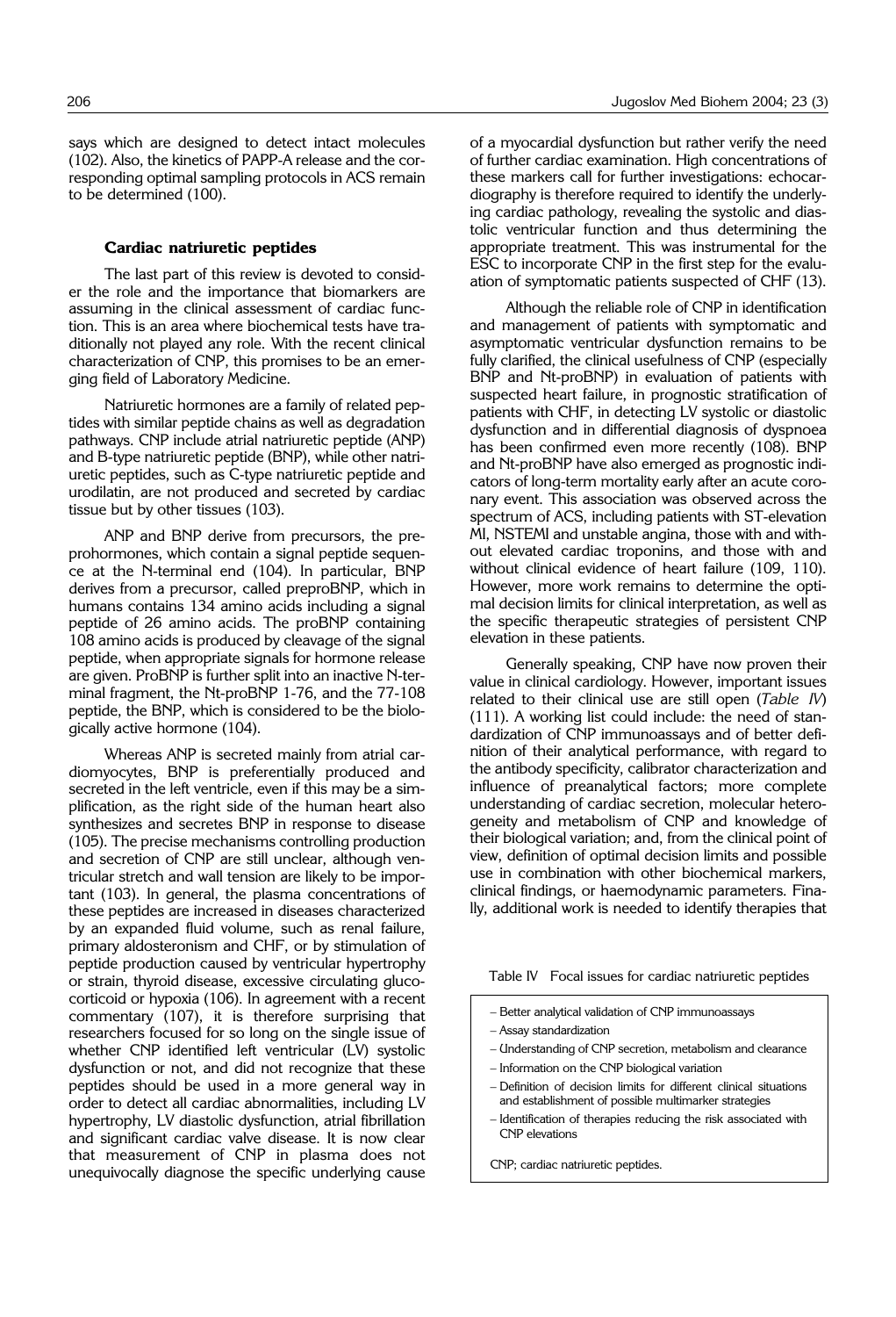may reduce the risk associated with increased CNP concentrations. Additional studies are also needed to analyze the clinical relevance of CNP in the patient follow-up, as well as their cost-effectiveness in different clinical settings.

### **Conclusions**

Over the last 50 years, the contribution of Laboratory Medicine in the management of cardiac diseases has become increasingly sophisticated (8). In the 1950s, Karmen, Wroblewski and LaDue first reported that enzyme released from necrotic cardiac myocytes could be detected in the serum and could aid in the diagnosis of MI (112). The ensuing years witnessed progressive improvement in the cardiac-tissue specificity of biochemical markers and a corresponding enhancement in the clinical sensitivity and specificity of their use. There is now accumulating evidence that a multimarker strategy, employing a pathobiologically diverse set of biomarkers, is likely to add importantly in the assessment of patients with cardiac disease (113). In particular, markers of plaque destabilization and/or markers of myocardial ischemia could be added to the existing markers of cardiac necrosis and function in this paradigm if shown to contribute additional independent information (*Figure 1*).

| Pathophysiology               | <b>Biochemical marker</b>              |
|-------------------------------|----------------------------------------|
| Coronary artery disease       | Risk factors<br>(eq. cholesterol)      |
| Plaque instability/disruption | sCD40L, choline, MPO,<br>PAPP-A        |
|                               |                                        |
| Myocardial ischemia           | FFAu. GP-BB. IMA                       |
|                               |                                        |
| Myocardial necrosis           | Cardiac troponins,<br>CK-MB, myoglobin |
|                               |                                        |
| Ventricular overload          | BNP, Nt-proBNP                         |

Figure 1. Pathophysiological interdependence of biochemical markers for the evaluation of cardiac disease: SCD40L; soluble CD40 ligand, MPO; myeloperoxidase, PAPP-A; pregnancy-associated plasma protein A, FFAu; free fatty acids unbound to albumin,

GP-BB; glycogen phosphorylase isoenzyme BB, IMA; ischemia-modified albumin, CK-MB; creatine kinase isoenzyme MB, BNP; B-type natriuretic peptide, Nt-proBNP; N-terminal fragment of proBNP

# BIOHEMIJSKI MARKERI SRČANIH OBOLJENJA

 $\Box$ 

*Mauro Panteghini*

*Clinical Chemistry Laboratory 1, Spedali Civili University Hospital, Brescia, Italy*

*Kratak sadržaj: U radu se iznose najnovija saznanja o određivanju biohemijskih markera iz kliničke kar*diologije i diskutuju neka značajna pitanja razvoja u ovoj oblasti. Biohemijski markeri imaju centralnu ulogu u dijagnostikovanju i praćenju pacijenata sa akutnim koronarnim sindromom, kao što se potvrđuje uvođenjem srčanih troponina u nove međunarodne preporuke za pacijente sa akutnim koronarnim sindromom i pri redefinisanju infarkta miokarda. Uprkos uspehu srčanih troponina, još uvek postoji potreba za razvijanjem ranih markera kojima se mogu isključiti akutni koronarni sindrom pri prezentaciji i detekciji miokardijalne ishemije a pri otsustvu ireverzibilnog oštećenja miocita. Trenutno se ispituju dve vrste indikatora: markeri ranog oštećenja/ishemije i markeri nestabilnosti koronarnog plaka i disrupcije. Takođe, karkaterizacijom srčanih natriuretskih peptida, laboratorijska medicina postaje sastavni deo protokola za praćenje i procenu srčane funkcije.

Ključne reči: biološki markeri, dijagnoza, infarkt miokarda, troponin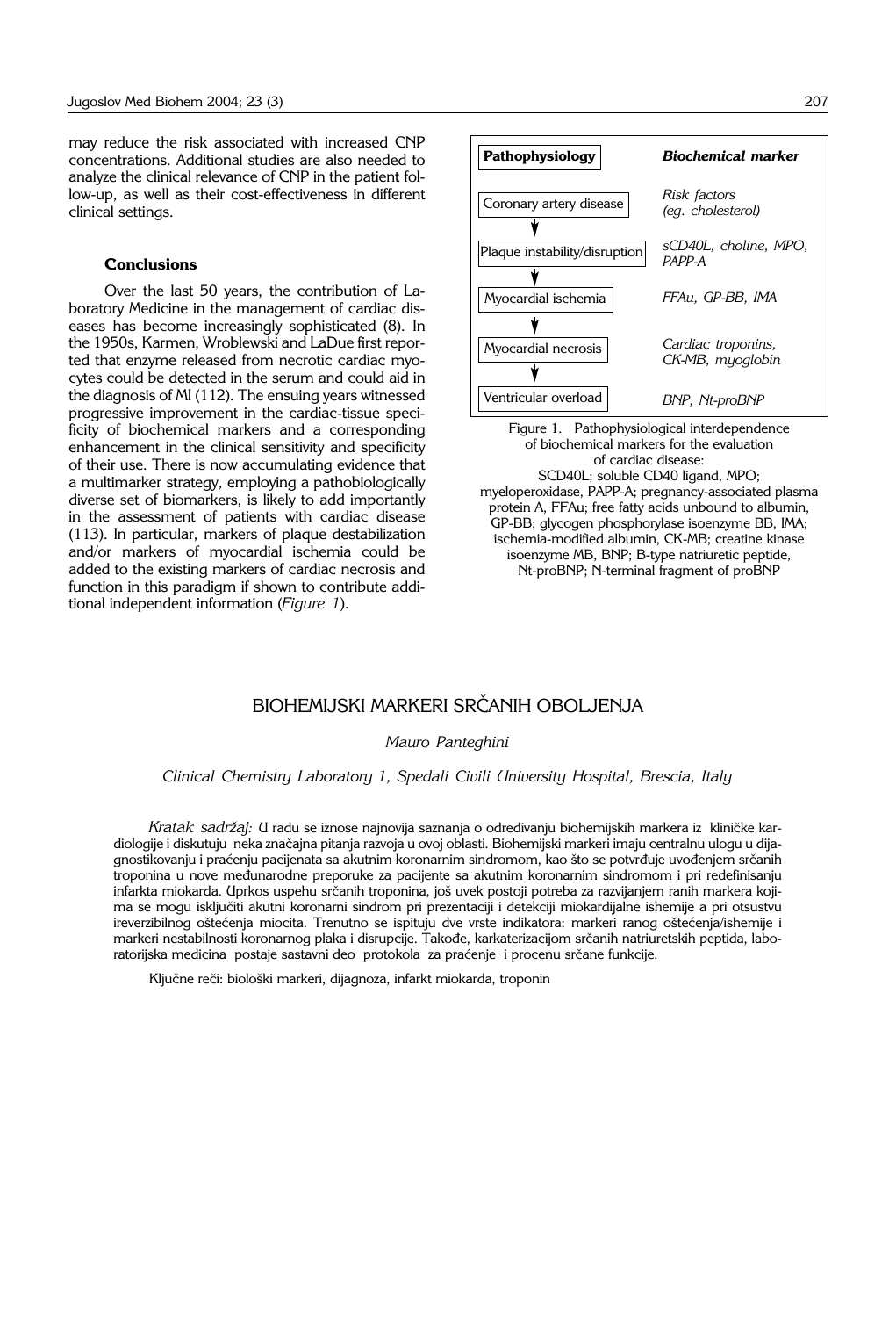#### **References**

- 1. Lefkowitz RJ, Willerson JT. Prospects for cardiovascular research. JAMA 2001; 285: 581–7.
- 2. Beller GA. Coronary heart disease in the first 30 years of the 21st century: challenges and opportunities. Circulation 2001; 103: 2428–35.
- 3. Diop D, Aghababian RV. Definition, classification, and pathophysiology of acute coronary ischemic syndromes. Emerg Med Clin North Am 2001; 19: 259–67.
- 4. Kahn SE. The challenge of evaluating the patient with chest pain. Arch Pathol Lab Med 2000; 124: 1418–9.
- 5. Lee TH, Goldman L. Evaluation of the patient with acute chest pain. N Engl J Med 2000; 342: 1187–95.
- 6. Davis RC, Hobbs FDR, Lip GYH. ABC of heart failure. History and epidemiology. Br Med J 2000; 320: 39– 42.
- 7. Panteghini M. Acute coronary syndrome. Biochemical strategies in the troponin era. Chest 2002; 122: 1428– 35.
- 8. Clerico A. The increasing impact of laboratory medicine on clinical cardiology. Clin Chem Lab Med 2003; 41: 871–83.
- 9. Collinson PO. Early diagnosis of myocardial infarction: why measure cardiac enzymes? J Clin Pathol 1998; 51:  $2 - 4$ .
- 10. Braunwald E, Antman EM, Beasley JW et al. ACC/AHA guidelines for the management of patients with unstable angina and non-ST-segment elevation myocardial infarction: a report of the American College of Cardiology/American Heart Association task force on practice guidelines (Committee on the management of patients with unstable angina). J Am Coll Cardiol 2000; 36: 970–1062.
- 11. Bertrand ME, Simoons ML, Fox KAA et al. Management of acute coronary syndromes in patients presenting without persistent ST-segment elevation. Eur Heart J 2002; 23: 1809–40.
- 12. Hamm CW, Bertrand M, Braunwald E. Acute coronary syndrome without ST elevation: implementation of new guidelines. Lancet 2001; 358: 1533–8.
- 13. Remme WJ, Swedberg K. Guidelines for the diagnosis and treatment of chronic heart failure. Eur Heart J 2001; 22: 1527– 60.
- 14. Alpert J, Thygesen K for the Joint European Society of Cardiology/American College of Cardiology Committee. Myocardial infarction redefined-A consensus document of the Joint European Society of Cardiology/American College of Cardiology Committee for the Redefinition of Myocardial Infarction. Eur Heart J 2000; 21: 1502–13.
- 15. Nomenclature and Criteria for Diagnosis of Ischemic Heart Disease. Report of the Joint International Society and Federation of Cardiology/World Health Organization Task Force on Standardization of Clinical Nomenclature. Circulation 1979; 59: 607– 8.
- 16. Panteghini M, Apple FS, Christenson RH et al. Use of biochemical markers in acute coronary syndromes. Clin Chem Lab Med 1999; 37: 687–93.
- 17. Jaffe AS, Ravkilde J, Roberts R et al. It's time for a change to a troponin standard. Circulation 2000; 102: 1216–20.
- 18. Hamm CW. Acute coronary syndromes. The diagnostic role of troponins. Thromb Res 2001; 103: S63–9.
- 19. Panteghini M, Pagani F, Bonetti G. The sensitivity of cardiac markers: an evidence-based approach. Clin Chem Lab Med 1999; 37: 1097–106.
- 20. Panteghini M, Cuccia C, Pagani F et al. Coronary angiographic findings in patients with clinical unstable angina according to cardiac troponin I and T concentrations in serum. Arch Pathol Lab Med 2002; 126: 448–51.
- 21. Gupta M, Lent RW, Kaplan EL et al. Serum cardiac troponin I in acute rheumatic fever. Am J Cardiol 2002; 89: 779–82.
- 22. Dispenzieri A, Kyle RA, Gertz MA et al. Survival in patients with primary systemic amyloidosis and raised serum cardiac troponins. Lancet 2003; 361: 1787–9.
- 23. Sybrandy KC, Cramer MJM, Burgersdijk C. Diagnosing cardiac contusion: old wisdom and new insights. Heart 2003; 89: 458–89.
- 24. Dworschak M, Franz M, Khazen C et al. Mechanical trauma as the major cause of troponin T release after transvenous implantation of cardioverter/defibrillators. Cardiology 2001; 95: 212– 4.
- 25. Kannankeril PJ, Pahl E, Wax DF. Usefulness of troponin I as a marker of myocardial injury after pediatric cardiac catheterization. Am J Cardiol 2002; 90: 1128–32.
- 26. Cardinale D, Sandri MT, Martinoni A et al. Left ventricular dysfunction predicted by early troponin I release after high-dose chemotherapy. J Am Coll Cardiol 2000; 36: 517– 22.
- 27. Sato Y, Yamada T, Taniguchi R et al. Persistently increased serum concentrations of cardiac troponin T in patients with idiopathic dilated cardiomyopathy are predictive of adverse outcomes. Circulation 2001; 103: 369–74.
- 28. Horwich TB, Patel J, MacLellan WR et al. Cardiac troponin I is associated with impaired hemodynamics, progressive left ventricular dysfunction, and increased mortality rates in advanced heart failure. Circulation 2003; 108: 833–8.
- 29. Wright RS, Williams BA, Cramner H et al. Elevations of cardiac troponin I are associated with increased shortterm mortality in noncardiac critically ill emergency department patients. Am J Cardiol 2002; 90: 634–6.
- 30. Ammann P, Maggiorini M, Bertel O et al. Troponin as a risk factor for mortality in critically ill patients without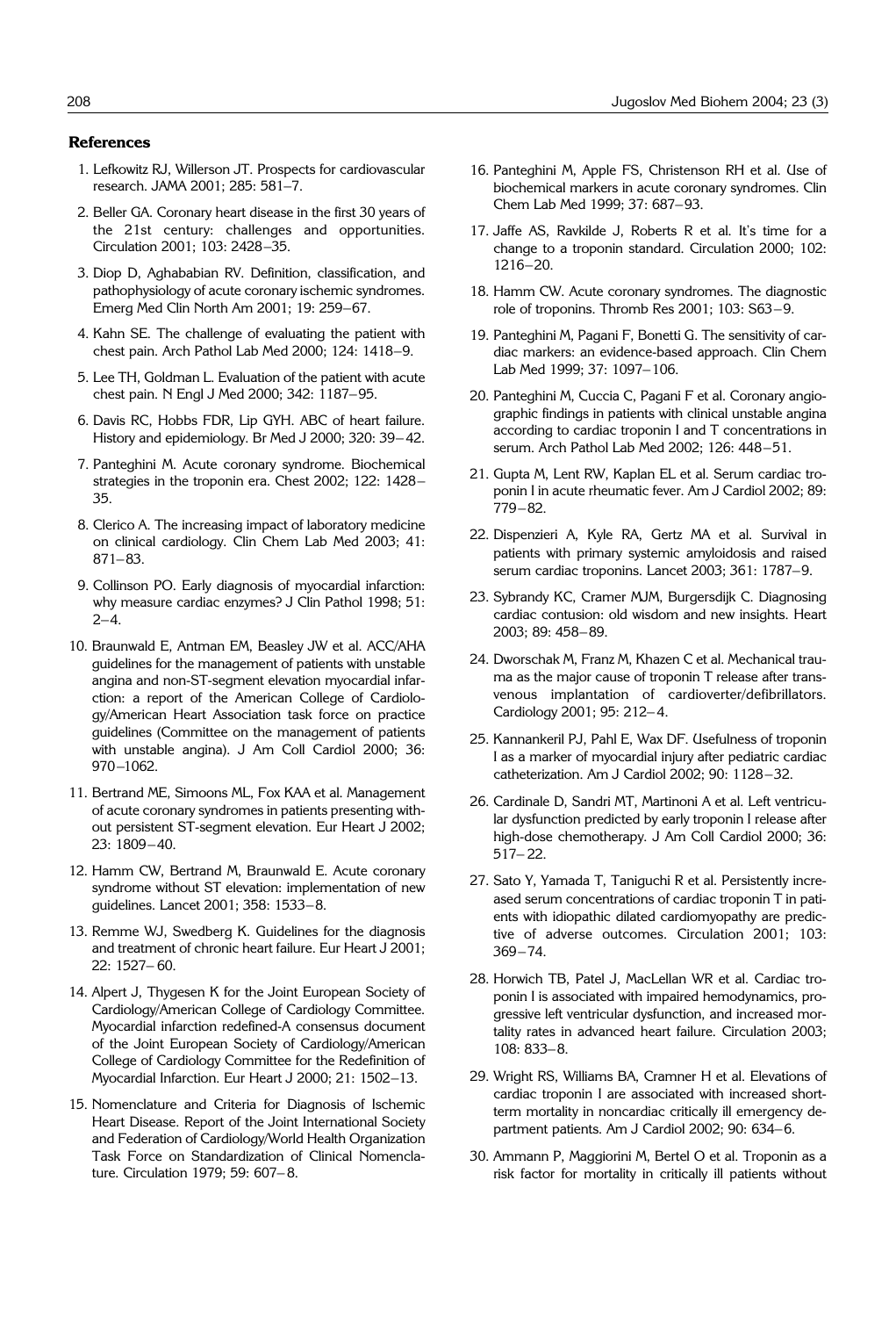acute coronary syndromes. J Am Coll Cardiol 2003; 41: 2004–9.

- 31. Apple FS, Murakami MM, Pearce LA et al. Predictive value of cardiac troponin I and T for subsequent death in end-stage renal disease. Circulation 2002; 106: 2941–5.
- 32. Gaze DC, Lawson GJ, Harris A et al. Evidence of myocyte necrosis in glycogen storage disease type II. Clin Chem 2003; 49 (suppl): A39.
- 33. Chance JJ, Segal JB, Wallerson G et al. Cardiac troponin T and C-reactive protein as markers of acute cardiac allograft rejection. Clin Chim Acta 2001; 312: 31–9.
- 34. Missov E, Mentzer W, Laprade M et al. Cardiac markers of injury in hemoglobinopathy patients with transfusion hemosiderosis. J Am Coll Cardiol 2001; 37: 470A.
- 35. Hamwi SM, Sharma AK, Weissman NJ et al. Troponin-I elevation in patients with increased left ventricular mass. Am J Cardiol 2003; 92: 88–90.
- 36. Fleming SM, O'Gorman T, Finn J et al. Cardiac troponin I in pre-eclampsia and gestational hypertension. Br J Obstet Gynaecol 2000; 107: 1417–20.
- 37. Arlati S, Brenna S, Prencipe L et al. Myocardial necrosis in ICU patients with acute non-cardiac disease: a prospective study. Intensive Care Med 2000; 26: 31–7.
- 38. Mutch WJ, Kulkarmi UV, Croal BL et al. Cardiac marker levels in hypothyroidism. Clin Chem 2001; 47 (suppl): A199.
- 39. Lauer B, Niederau C, Kuhl U et al. Cardiac troponin T in patients with clinically suspected myocarditis. J Am Coll Cardiol 1997; 30: 1354–9.
- 40. Brandt RR, Filzmaier K, Hanrath P. Circulating cardiac troponin I in acute pericarditis. Am J Cardiol 2001; 87: 1326–8.
- 41. Lopez-Jimenez F, Goldman L, Sacks DB et al. Prognostic value of cardiac troponin T after noncardiac surgery: 6-month follow-up data. J Am Coll Cardiol 1997; 29: 1241–5.
- 42. Giannitsis E, Muller-Bardorff M, Kurowski V et al. Independent prognostic value of cardiac troponin T in patients with confirmed pulmonary embolism. Circulation 2000; 102: 211–7.
- 43. Spies C, Haude V, Fitzner R et al. Serum cardiac troponin T as a prognostic marker in early sepsis. Chest 1998; 113: 1055–63.
- 44. Collinson PO, Stubbs PJ. Are troponins confusing? Heart 2003; 89: 1285–7.
- 45. Galvani M, Panteghini M, Ottani F et al. The new definition of myocardial infarction: analysis of the ESC/ACC consensus document and reflections on its applicability to the Italian Health System. Ital Heart J 2002; 3: 543– 57.
- 46. Panteghini M. Recommendations on use of biochemical markers in acute coronary syndrome: IFCC proposals. eJIFCC 14:

http://www.ifcc.org/ejifcc/vol14no2/1402062003014n.htm

- 47. Jaffe A. Caveat emptor. Am J Med 2003; 115: 241–4.
- 48. Morrow DA, Cannon CP, Rifai N et al. Ability of minor elevations of troponins I and T to predict benefit from an early invasive strategy in patients with unstable angina and non-ST elevation myocardial infarction: results from a randomized trial. JAMA 2001; 286: 2405–12.
- 49. Venge P, Lagerqvist B, Diderholm E et al. Clinical performance of three cardiac troponin assays in patients with unstable coronary artery disease. Am J Cardiol 2002; 89: 1035–41.
- 50. James S, Armstrong P, Califf R et al. Troponin T levels and risk of 30-day outcomes in patients with the acute coronary syndrome: prospective verification in the GUSTO-IV trial. Am J Med 2003; 115: 178–84.
- 51. Apple FS, Wu AHB. Myocardial infarction redefined: role of cardiac troponin testing. Clin Chem 2001; 47: 377–9.
- 52. Apple FS, Quist HE, Doyle PJ et al. Plasma 99th percentile reference limits for cardiac troponin and creatine kinase MB mass for use with European Society of Cardiology/American College of Cardiology consensus recommendations. Clin Chem 2003; 49: 1331–6.
- 53. Panteghini M, Pagani F, Yeo KTJ et al. Evaluation of imprecision for cardiac troponin assays at low-range concentrations. Clin Chem 2004; 50: 327–32.
- 54. Apple FS, Wu AH, Jaffe AS. European Society of Cardiology and American College of Cardiology guidelines for redefinition of myocardial infarction: how to use existing assays clinically and for clinical trials. Am Heart J 2002; 144: 981–6.
- 55. Sheehan P, Blennerhassett J, Vasikaran SD. Decision limit for troponin I and assay performance. Ann Clin Biochem 2002; 39: 231-6.
- 56. Koukkunen H, Penttilä K, Kemppainen A et al. Differences in the diagnosis of myocardial infarction by troponin T compared with clinical and epidemiologic criteria. Am J Cardiol 2001; 88: 727–31.
- 57. Kontos MC, Fritz LM, Anderson FP et al. Impact of the troponin standard on the prevalence of acute myocardial infarction. Am Heart J 2003; 146: 446–52.
- 58. Ferguson JL, Beckett GJ, Stoddart M et al. Myocardial infarction redefined: the new ACC/ESC definition, based on cardiac troponin, increases the apparent incidence of infarction. Heart 2002; 88: 343–7.
- 59. Hamm CW. Cardiac biomarkers for rapid evaluation of chest pain. Circulation 2001; 104: 1454–6.
- 60. Keffer JH. The cardiac profile and proposal practice guideline for acute ischemic heart disease. Am J Clin Pathol 1997; 107: 398–409.
- 61. Wu AHB, Apple FS, Gibler WB et al. National Academy of Clinical Biochemistry Standards of Laboratory Practice: Recommendations for the use of cardiac markers in coronary artery diseases. Clin Chem 1999; 45: 1104–21.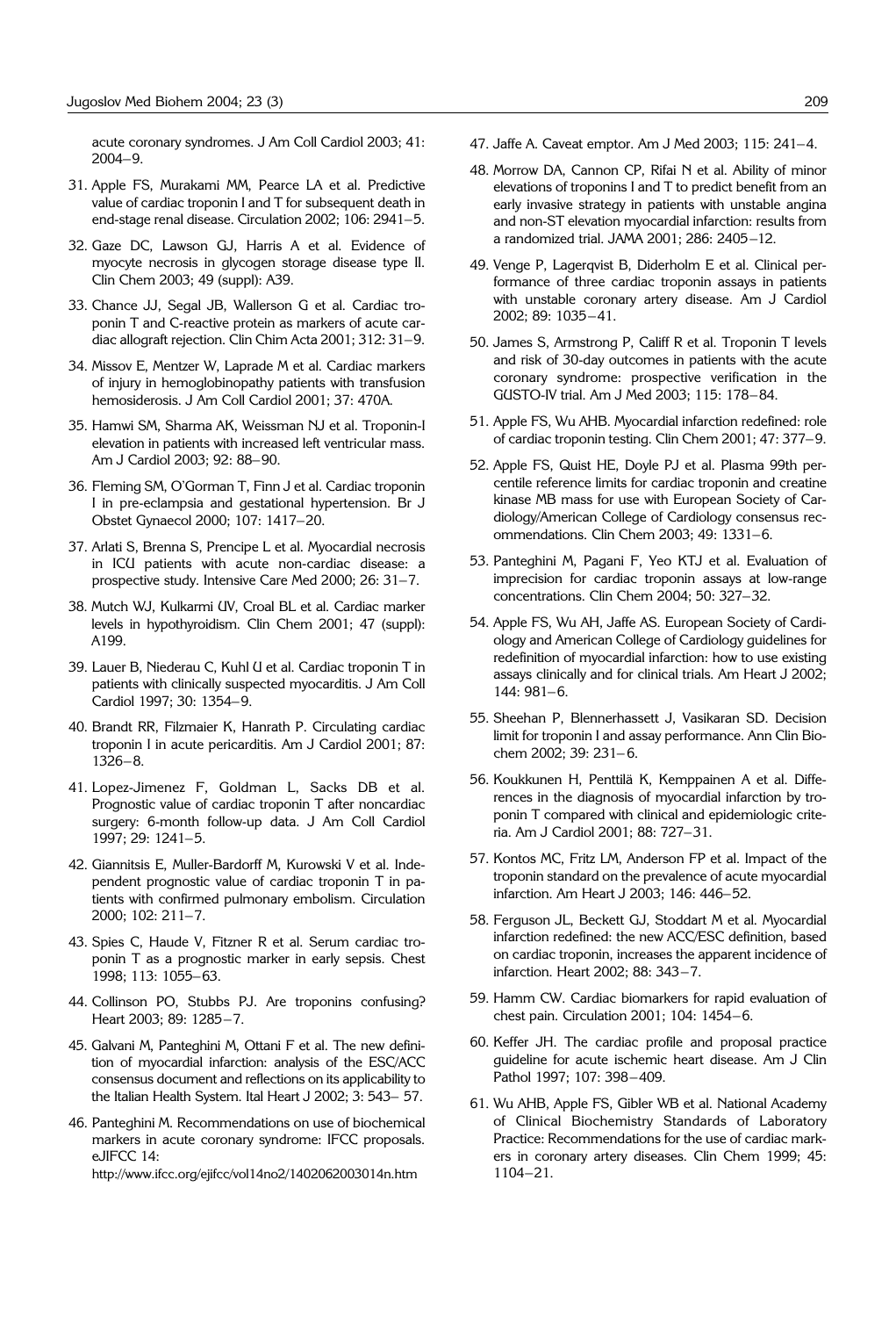- 62. McCord J, Nowak RM, McCullough PA et al. Ninetyminute exclusion of acute myocardial infarction by use of quantitative point-of-care testing of myoglobin and troponin I. Circulation 2001; 104: 1483–8.
- 63. O'Neil BJ, Ross MA. Cardiac markers protocols in a chest pain observation unit. Emerg Med Clin North Am 2001; 19: 67– 86.
- 64. Christenson RH, Duh SH. Evidence based approach to practice guides and decision thresholds for cardiac markers. Scand J Clin Lab Invest 1999; 59 (suppl 230): 90–102.
- 65. Jesse RL. Rationale for the early clinical application of markers of ischemia in patients with suspected acute coronary syndromes. In: Cardiac Markers, 2nd ed., Wu AHB ed., Humana Press, Totowa, NJ, 2003: 245–57.
- 66. Morrow DA, de Lemos JA, Sabatine MS et al. The search for a biomarker of cardiac ischemia. Clin Chem 2003; 49: 537–9.
- 67. Delanghe J, De Buyzere M, De Scheerder I et al. Creatine determination as an early marker for the diagnosis of acute myocardial infarction. Ann Clin Biochem 1988; 25: 383–8.
- 68. Taes YEC, Lameire NH, De Buyzere ML et al. Exerciseinduced myocardial ischemia is accompanied by increased serum creatine concentrations. Clin Chem 2003; 49: 684–6.
- 69. Delanghe JR, De Buyzere ML, De Scheerder IK et al. Characteristics of creatine release during acute myocardial infarction, unstable angina, and cardiac surgery. Clin Chem 1995; 41: 928–33.
- 70. Kurien VA, Oliver MF. A metabolic cause for arrhythmias during acute myocardial hypoxia. Lancet 1970; 295: 813–5.
- 71. Kleinfeld AM, Prothro D, Brown DL et al. Increases in serum unbound free fatty acid levels following coronary angioplasty. Am J Cardiol 1996; 78: 1350–4.
- 72. Kleinfeld AM, Kleinfeld KJ, Adams JE. Serum levels of unbound free fatty acids reveal high sensitivity for early detection of acute myocardial infarction in patient samples from the TIMI II trial. J Am Coll Cardiol 2002; 39: 312A.
- 73. Adams JE, Kleinfeld A, Roe M et al. Measurement of levels of unbound free fatty acid allows the early identification of patients with acute coronary syndrome. Circulation 2002; 106 (suppl II): 532.
- 74. Mair J, Puschendorf B, Smidt J et al. Ealy release of glycogen phosphorylase in patients with unstable angina and transient ST-T alterations. Br Heart J 1994; 72: 125–7.
- 75. Mair J. Glycogen phosphorylase isoenzyme BB to diagnose ischaemic myocardial damage. Clin Chim Acta 1998; 272: 79–86.
- 76. Rabitzsch G, Mair J, Lechleitner P et al. Immunoenzymometric assay of human glycogen phosphorylase

isoenzyme BB in diagnosis of ischemic myocardial injury. Clin Chem 1995; 41: 966 –78.

- 77. Bar-Or D, Curtis G, Rao N et al. Characterization of the  $Co<sup>2+</sup>$  and Ni<sup>2+</sup> binding amino-acid residues of the Nterminus of human albumin. An insight into the mechanism of a new assay for myocardial ischemia. Eur J Biochem 2001; 268: 42–7.
- 78. Christenson RH, Duh SH, Sanhai WR et al. Characteristics of an albumin cobalt binding test for assessment of acute coronary syndrome patients: a multicenter study. Clin Chem 2001; 47: 464–70.
- 79. Bar-Or D, Winkler JV, VanBenthuysen K et al. Reduced albumin-cobalt binding with transient myocardial ischemia after elective percutaneous transluminal coronary angioplasty: a preliminary comparison to creatine kinase-MB, myoglobin, and troponin I. Am Heart J 2001; 141: 985–91.
- 80. Sinha MK, Gaze DC, Tippins JR et al. Ischemia modified albumin is a sensitive marker of myocardial ischemia after percutaneous coronary intervention. Circulation 2003; 107: 2403–05.
- 81. Apple FS, Quist HE, Otto AP et al. Release characteristics of cardiac biomarkers and ischemia-modified albumin as measured by the albumin cobalt-binding test after a marathon race. Clin Chem 2002; 48: 1097–100.
- 82. Bhagavan NV, Lai EM, Rios PA et al. Evaluation of human serum albumin cobalt binding assay for the assessment of myocardial ischemia and myocardial infarction. Clin Chem 2003; 49: 581–5.
- 83. Rabbani LE. Acute coronary syndromes Beyond myocyte necrosis. N Engl J Med 2001; 345: 1057–9.
- 84. Henn V, Slupsky JR, Gräfe M et al. CD40 ligand on activated platelets triggers an inflammatory reaction of endothelial cells. Nature 1998; 391: 591–4.
- 85. André P, Nannizzi-Alaimo L, Prasad SK et al. Plateletderived CD40L. The switch-hitting player of cardiovascular disease. Circulation 2002; 106: 896–9.
- 86. Heeschen C, Dimmeler S, Hamm CW et al. Soluble CD40 ligand in acute coronary syndromes. N Engl J Med 2003; 348: 1104–11.
- 87. Varo N, de Lemos JA, Libby P et al. Soluble CD40L. Risk prediction after acute coronary syndromes. Circulation 2003; 108: 1049–52.
- 88. Wu AHB, Crosby P, Fagan G et al. Ischemia-modified albumin, free fatty acids, whole blood choline, B-type natriuretic peptide, glycogen phosphorylase BB, and cardiac troponin. In: Cardiac Markers, 2nd ed., Wu AHB ed., Humana Press, Totowa, NJ, 2003: 259–77.
- 89. Danne O, Möckel M, Lueders C et al. Prognostic implications of elevated whole blood choline levels in acute coronary syndromes. Am J Cardiol 2003; 91: 1060–7.
- 90. Szmitko PE, Wang CH, Weisel RD et al. New markers of inflammation and endothelial cell activation. Part I. Circulation 2003; 108: 1917– 23.